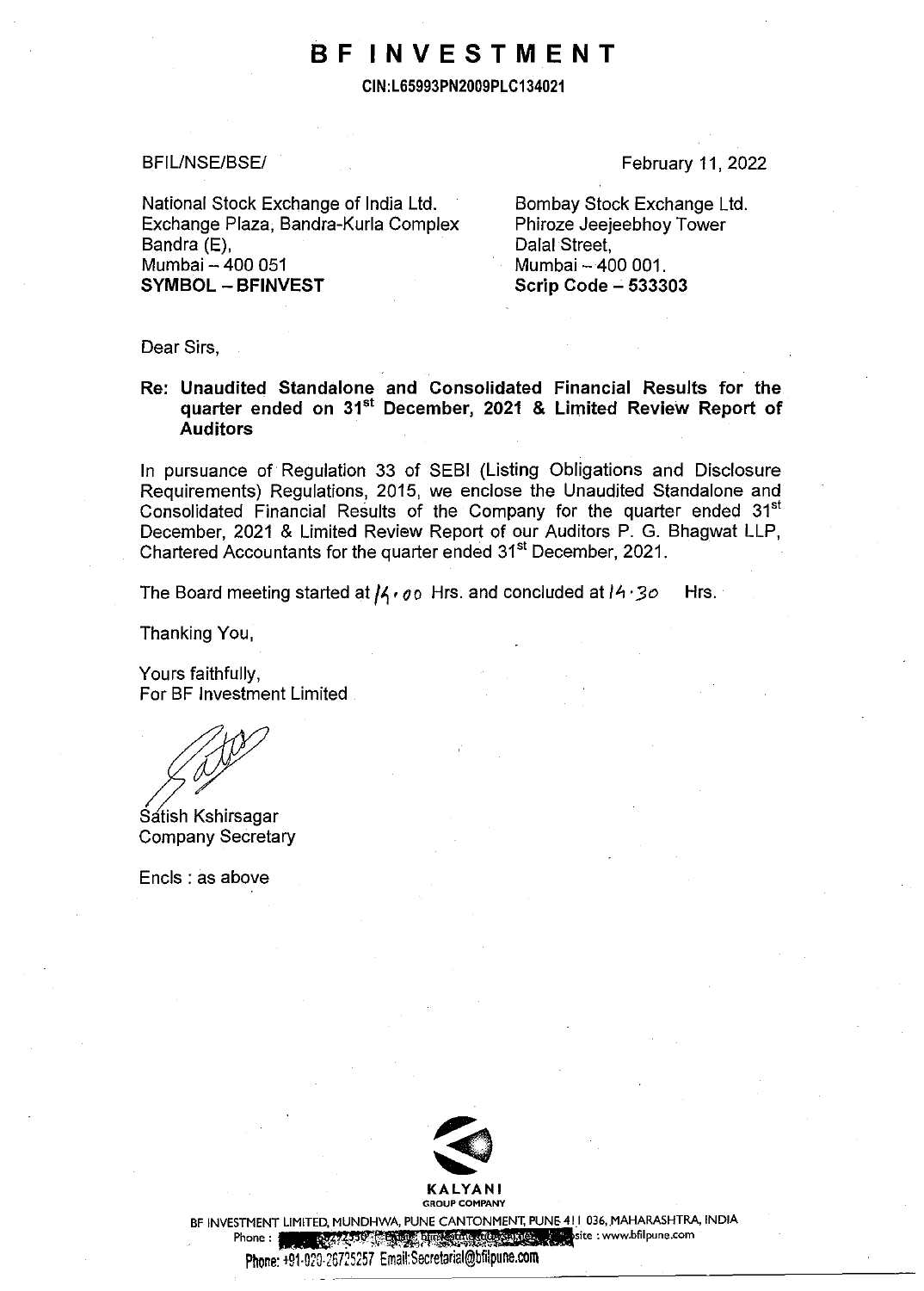

•

### **BF INVESTMENT LIMITED**

# BF INVESTMENT LIMITED<br>
STATEMENT OF STANDALONE UNAUDITED FINANCIAL RESULTS FOR THE QUARTER AND NINE MONTHS<br>
ENDED DECEMBER 31, 2021.

|                |                                                              |                                                                                 | CIN: L65993PN2009PLC134021 |                                                                         |                  |                  |                         |  |  |
|----------------|--------------------------------------------------------------|---------------------------------------------------------------------------------|----------------------------|-------------------------------------------------------------------------|------------------|------------------|-------------------------|--|--|
|                | Tel: +91 20 67125257                                         | Email: secretarial@bfilpune.com<br>Website: www.bfilpune.com<br>In Rupees Mins. |                            |                                                                         |                  |                  |                         |  |  |
|                |                                                              |                                                                                 |                            |                                                                         |                  |                  |                         |  |  |
|                |                                                              | <b>Standalone</b>                                                               |                            |                                                                         |                  |                  |                         |  |  |
| Sr<br>No.      | <b>Particulars</b>                                           | Quarter ended<br>30 th Sep.,<br>31 st Dec.,                                     |                            | <b>Nine Months Ended</b><br>31 st Dec.,<br>$31$ st Dec.,<br>31 st Dec., |                  |                  | Year ended<br>March 31. |  |  |
|                |                                                              | 2021                                                                            | 2021                       | 2020                                                                    | 2021             | 2020             | 2021                    |  |  |
|                |                                                              | <b>Unaudited</b>                                                                | Unaudited                  | <b>Unaudited</b>                                                        | <b>Unaudited</b> | <b>Unaudited</b> | <b>Audited</b>          |  |  |
| $\mathbf{1}$   | Revenue from Operations                                      |                                                                                 |                            |                                                                         |                  |                  |                         |  |  |
|                | (i) Dividend Income                                          | 23.42                                                                           | 253.50                     |                                                                         | 323.26           | 98.52            | 175.85                  |  |  |
|                | (ii) Interest Income                                         | 16.13                                                                           | 14.53                      | 11.46                                                                   | 50.93            | 37.13            | 48.44                   |  |  |
|                | (iii) Net gain on fair value changes                         | 27.27                                                                           | 9.87                       | 23.24                                                                   | 21.97            | 69.75            | 92.99                   |  |  |
| $\overline{2}$ | Other Income                                                 | 0.02                                                                            |                            | 4.27                                                                    | 0.02             | 4.99             | 4.99                    |  |  |
| 3              | Total Income $(1+2)$                                         | 66.84                                                                           | 277.90                     | 38.97                                                                   | 396.18           | 210.39           | 322.27                  |  |  |
| 4              | <b>Expenses</b>                                              |                                                                                 |                            |                                                                         |                  |                  | t iv                    |  |  |
|                | a)Employee benefits expense                                  | 1.14                                                                            | 2.68                       | 1.81                                                                    | 4.90             | 3.92             | 4.96                    |  |  |
|                | b)Finance Cost                                               |                                                                                 |                            |                                                                         |                  | 0.05             | 0.05                    |  |  |
|                | c)Depreciation and amortisation expense                      | 1.74                                                                            | 1.42                       | 1.70                                                                    | 4.56             | 5.34             | 7.06                    |  |  |
|                | d)Other Expenses                                             | 5.23                                                                            | 6.94                       | 6.86                                                                    | 16.94            | 24.06            | 53.23                   |  |  |
|                | <b>Total expenses</b>                                        | 8.11                                                                            | 11.04                      | 10.37                                                                   | 26.40            | 33.37            | 65.30                   |  |  |
|                | Profit/(Loss) before exceptional items                       |                                                                                 |                            |                                                                         |                  |                  |                         |  |  |
| 5              | and tax $(3 - 4)$                                            | 58.73                                                                           | 266.86                     | 28.60                                                                   | 369.78           | 177.02           | 256.97                  |  |  |
| 6              | <b>Exceptional items</b>                                     |                                                                                 |                            |                                                                         |                  |                  |                         |  |  |
| $\overline{7}$ | Profit / (Loss) before tax $(5 - 6)$                         | 58.73                                                                           | 266.86                     | 28.60                                                                   | 369.78           | 177.02           | 256.97                  |  |  |
| 8              | <b>Tax expense</b>                                           |                                                                                 |                            |                                                                         |                  |                  |                         |  |  |
|                | a) Current tax expense                                       | 9.29                                                                            | 73.21                      | 1.44                                                                    | 92.80            | 27.76            | 50.44                   |  |  |
|                | b) Tax in respect of earlier years                           |                                                                                 |                            |                                                                         |                  |                  | 0.02                    |  |  |
|                | c) Deferred Tax                                              | 3.45                                                                            | (16.41)                    | 5.64                                                                    | (5.49)           | 17.34            | 22.97                   |  |  |
|                | <b>Total tax expense</b>                                     | 12.74                                                                           | 56.80                      | 7.08                                                                    | 87.31            | 45.10            | 73.43                   |  |  |
| 9.             | Profit / (Loss) after tax $(7 - 8)$                          | 45.99                                                                           | 210.06                     | 21.52                                                                   | 282.47           | 131.92           | 183.54                  |  |  |
|                | Other comprehensive income,<br>net                           |                                                                                 |                            |                                                                         |                  |                  |                         |  |  |
|                | $10$ of tax                                                  |                                                                                 |                            |                                                                         |                  |                  |                         |  |  |
|                | A. Items that will not be reclassified to profit             |                                                                                 |                            |                                                                         |                  |                  |                         |  |  |
|                | or loss                                                      | (886.81)                                                                        | (180.25)                   | 1,240.11                                                                | 3,103.65         | 5,048.12         | 5,970.15                |  |  |
|                | Total other comprehensive income, net<br>of tax              | (886.81)                                                                        | (180.25)                   | 1,240.11                                                                | 3,103.65         | 5,048.12         | 5,970.15                |  |  |
|                |                                                              |                                                                                 |                            |                                                                         |                  |                  |                         |  |  |
|                | Total comprehensive income for the<br>11   period $(9 + 10)$ | (840.82)                                                                        | 29.81                      | 1,261.63                                                                | 3,386.12         | 5,180.04         | 6,153.69                |  |  |
|                |                                                              |                                                                                 |                            |                                                                         |                  |                  |                         |  |  |
|                | Paid-up equity share capital                                 |                                                                                 | 188.34                     | 188.34                                                                  | 188.34           | 188.34           | 188.34                  |  |  |
|                | 12 (Face value Rs $5/-$ )                                    | 188.34                                                                          |                            |                                                                         |                  |                  |                         |  |  |
| 13             | Other Equity                                                 |                                                                                 |                            |                                                                         |                  |                  | 15,360.19               |  |  |
|                | (not                                                         |                                                                                 |                            |                                                                         |                  |                  |                         |  |  |
|                | Earnings per share (of Rs 5/- each)<br>14 annualised):       |                                                                                 |                            |                                                                         |                  |                  |                         |  |  |
|                | Basic & diluted                                              | 1.22                                                                            | 5.58                       | 0.57                                                                    | 7.50             | 3.50             | 4.87                    |  |  |



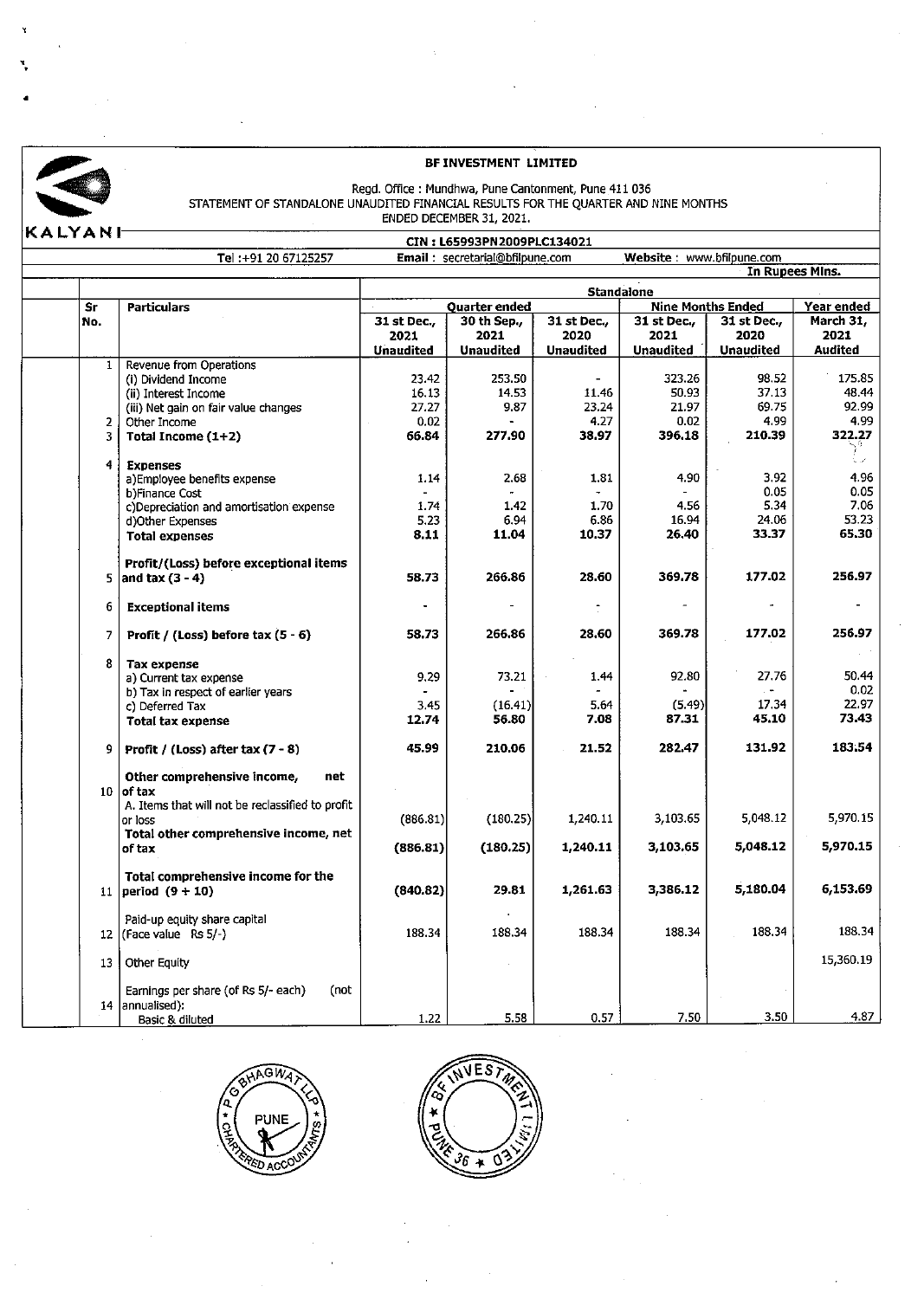1. This statement has been reviewed by the Audit Committee and approved by the Board of Directors at its meeting held on February 11th,  $\frac{2\cdot 2}{\cdot}$ . 2. This statement has been prepared in accordance with the Companies (Indian ACcounting Standards) Rules, 2015 (Ind AS) prescribed under Section 133 of the Companies Act, 2013 and other recognised accounting practices and policies to the extent applicable.

3. The financial results has been prepared in accordance with Indian Accounting Standards (Ind AS), the provisions of the Companies Act,2013 applicable and guidelines Issued by the Securities and Exchange Board of India (SEBI). ( the Act), as

4. The Company is in the business of making investments in group companies, focusing on earning income through dividends, interest and gains on investment held, which is a single segment in accordance with Ind *PS* 108 - "Operating segment" notified pursuant to Companies (Indian Accounting Standards) Rules, 2015 as amended,

5. The main source of income of the Company is by way of dividend on investments held by it, which is generally received/accrued in the second quarter of the year.

6. Previous quarter/year figures have been regrouped and reclassified, wherever necessary to make them comparabile with current period.



For BF Investment Ltd. or BF Investment B.S. Mitkari **Director** DIN : 03632549

Place : Pune 11th February, 2022.

•

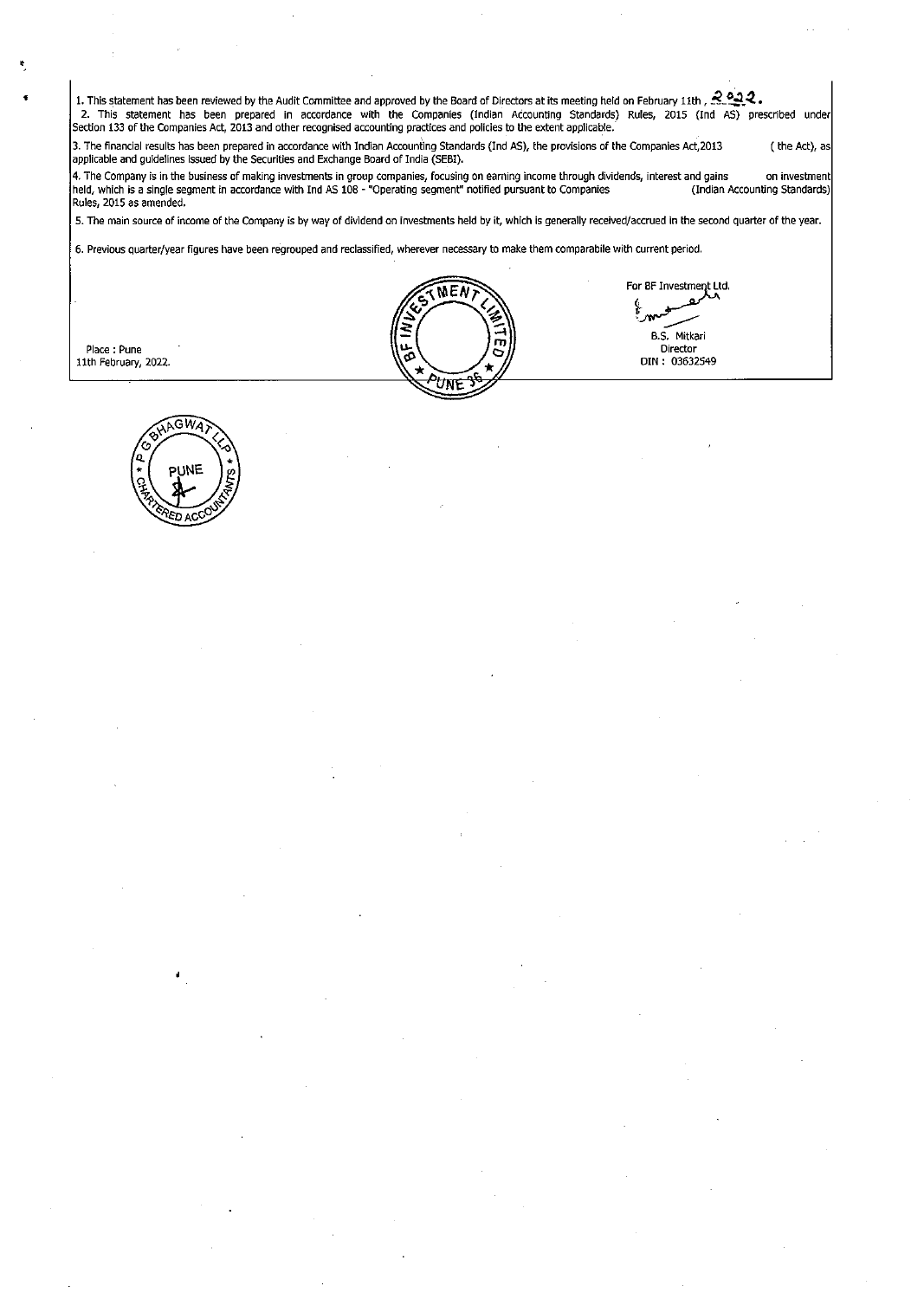**HEAD OFFICE**  Suites 102, 'Orchard' Dr. Pai Marg, Baner, Pune - 45 Tel (0): 020 - 27290771/1772/1773 Email: pgb@pgbhagwatca.com Web: www.pgbhagwatca.com

# **Independent Auditors' Review Report on the unaudited quarterly and nine months ended standalone financial results of the Company Pursuant to the Regulation 33 of the SEBI (Listing Obligations and Disclosure Requirements) Regulations, 2015**

# To

The Board of Directors **BF Investment Limited** 

- 1. We have reviewed the accompanying Statement of Unaudited Standalone Financial Results of BF Investment Limited ("BFIL" or the Company) for the quarter and nine months ended December 31, 2021 ("the Statement") being submitted by the Company pursuant to the requirement of Regulation 33 of the SEBI (Listing Obligations and Disclosure Requirements) Regulations, 2015, as amended ("Listing Regulations").
- 2. This Statement, which is the responsibility of the Company's Management and approved by the Company's Board of Directors, has been prepared in accordance with the recognition and measurement principles laid down in Indian Accounting Standard 34 "Interim Financial Reporting" ("Ind AS 34"), prescribed under Section 133 of the Companies Act, 2013, and other accounting principles generally accepted in India. Our responsibility is to express a conclusion on the Statement based on our review.
- · 3. We conducted our review of the Statement in accordance with the Standard on Review Engagements (SRE) 2410 "Review of Interim Financial Information Performed by the Independent Auditor of the Entity", issued by the Institute of Chartered Accountants of India. This standard requires that we plan and perform the review to obtain moderate assurance as to whether the Statement is free of material misstatement. A review is limited primarily to inquiries of company personnel and analytical procedure applied to financial data and thus provides less assurance than an audit. We have not performed an audit and accordingly, we do not express an audit opinion.



**Offices at: Mumbai | Kolhapur | Belagavi | Hubballi | Dharwad | Bengaluru**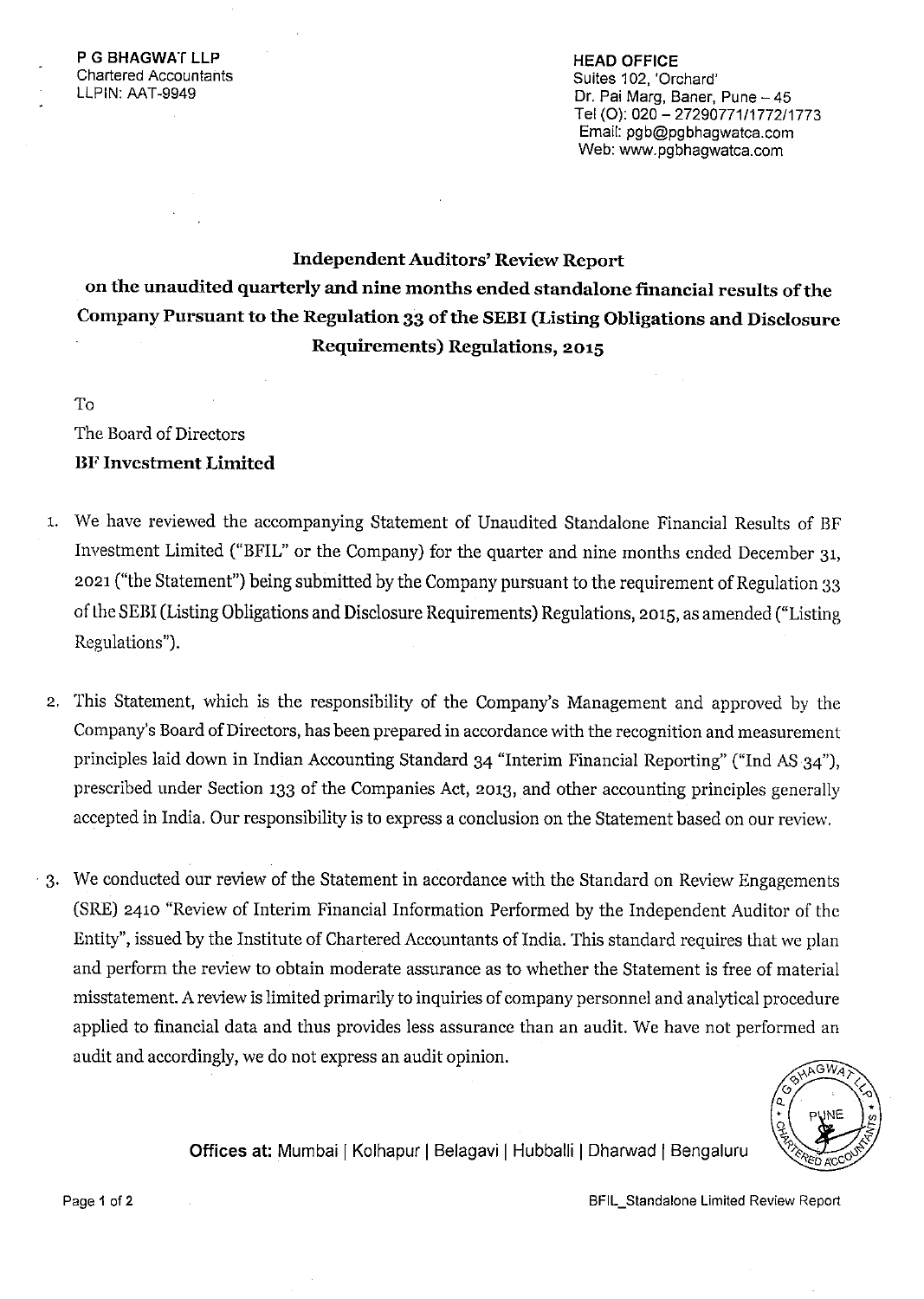- P G BHAGWAT LLP **Chartered Accountants** LLPIN: AAT-9949
- 4. Based on our review conducted as above, nothing has come to our attention that causes us to believe that the accompanying Statement prepared in accordance with applicable accounting standards and other recognized accounting practices and policies has not disclosed the information required to be disclosed in terms of Regulation 33 of the SEBI (Listing Obligations and Disclosure Requirements) Regulations, 2015 including the manner in which it is to be disclosed, or that it contains any material misstatement.

### For P G BHAGWAT LLP

**Chartered Accountants** Firm's Registration Number: 101118W/W100682 &HAGWA

'n o.

**PUNE** 

Abhiieet Bhagwat **PED ACC** Partner Membership Number: 136835 UDIN: 22136835 ABIZMZ1438.

Pune February 11, 2022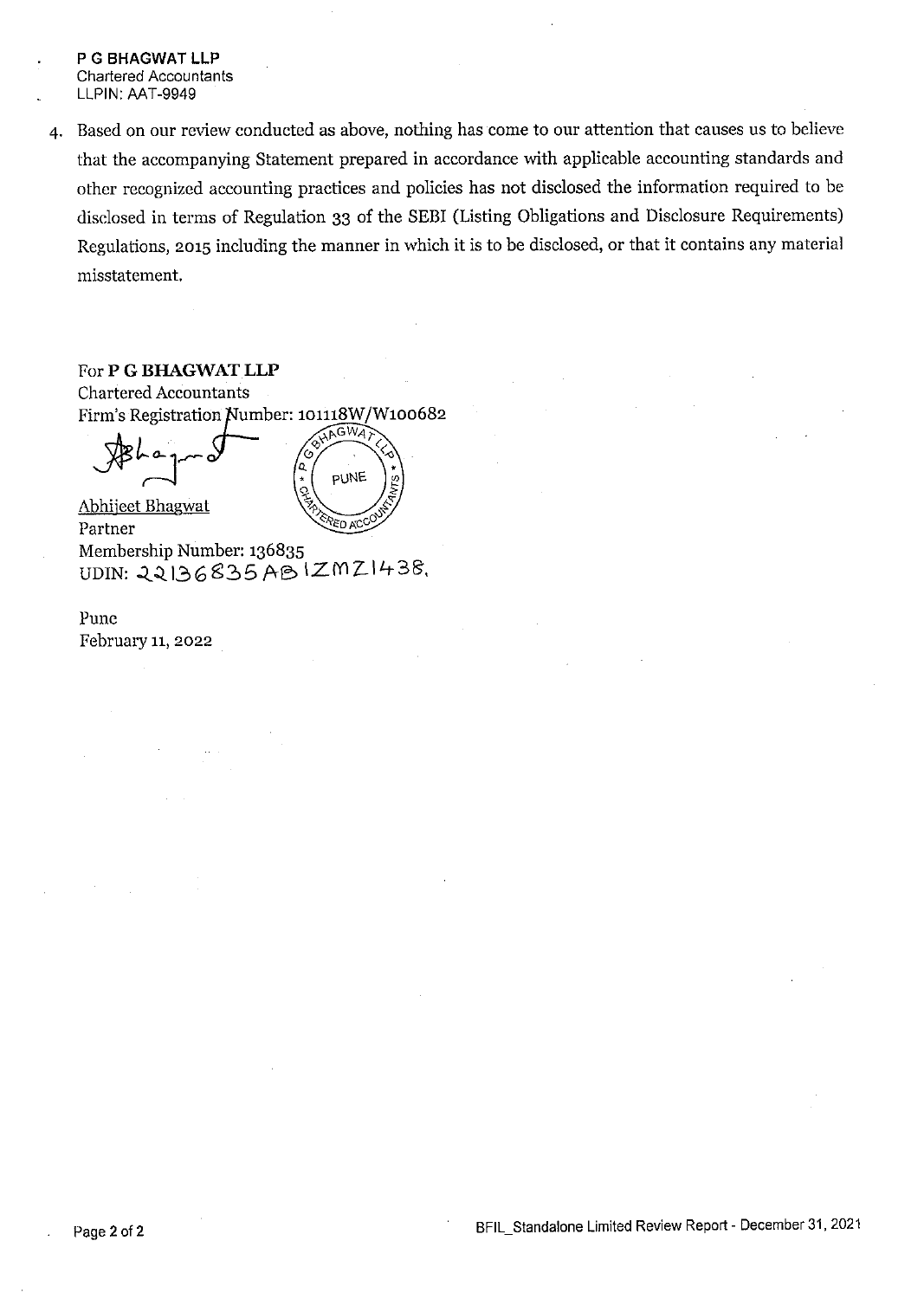

 $\hat{\mathcal{A}}$ 

| KALYANI         |                                                                          | CIN: L65993PN2009PLC134021 |                                 |                     |                           |                     |                   |  |  |
|-----------------|--------------------------------------------------------------------------|----------------------------|---------------------------------|---------------------|---------------------------|---------------------|-------------------|--|--|
|                 | Tel: +91 20 67125257                                                     |                            | Email: secretarial@bfilpune.com |                     | Website: www.bfilpune.com |                     |                   |  |  |
|                 |                                                                          |                            |                                 |                     |                           | In Rupees Mins.     |                   |  |  |
|                 |                                                                          | Consolidated               |                                 |                     |                           |                     |                   |  |  |
| Sr              | <b>Particulars</b>                                                       |                            | Quarter ended                   |                     | <b>Nine Months Ended</b>  |                     | Year ended        |  |  |
| No.             |                                                                          | 31 st Dec.,<br>2021        | 30 th Sep.,<br>2021             | 31 st Dec.,<br>2020 | 31 st Dec.<br>2021        | 31 st Dec.,<br>2020 | March 31,<br>2021 |  |  |
| $\mathbf{1}$    | Revenue from Operations                                                  |                            |                                 |                     |                           |                     |                   |  |  |
|                 | (i) Dividend Income                                                      | 23.42                      | 35.36                           |                     | 105.12                    | 19.39               | 22.66             |  |  |
|                 | (ii) Interest Income                                                     | 16.12                      | 14.53                           | 11.45               | 50.93                     | 37.12               | 48.45             |  |  |
|                 | (iii) Net gain on fair value changes                                     | 27.27                      | 9.87                            | 23.24               | 21.97                     | 69.76               | 92.99             |  |  |
| $\mathbf{2}$    | Other Income                                                             | 0.02                       |                                 | 4.27                | 0.02                      | 4.99                | 4.99              |  |  |
| 3               | Total Income $(1+2)$                                                     | 66.83                      | 59.76                           | 38.96               | 178.04                    | 131.26              | 169.09            |  |  |
| 4               | <b>Expenses</b>                                                          |                            |                                 |                     |                           |                     |                   |  |  |
|                 | a)Employee benefits expense                                              | 1.14                       | 2.68                            | 1.81                | 4.90                      | 3.92                | 4.96              |  |  |
|                 | b)Finance Cost                                                           |                            |                                 |                     |                           | 0.05                | 0.05              |  |  |
|                 | c)Depreciation and amortisation expense                                  | 1.74                       | 1.42                            | 1.70                | 4.56                      | 5.34                | 7.06              |  |  |
|                 | d)Other Expenses                                                         | 5.23                       | 6.94                            | 6.86                | 16.94                     | 24.06               | 53.23             |  |  |
|                 | <b>Total expenses</b>                                                    | 8.11                       | 11.04                           | 10.37               | 26.40                     | 33.37               | 65.30             |  |  |
|                 | Profit/(Loss) before exceptional items                                   |                            |                                 |                     |                           |                     |                   |  |  |
|                 | 5 and $\tan(3 - 4)$                                                      | 58.72                      | 48.72                           | 28.59               | 151.64                    | 97.89               | 103.79            |  |  |
| 6               | <b>Exceptional items</b>                                                 |                            |                                 |                     |                           |                     |                   |  |  |
|                 |                                                                          |                            |                                 |                     |                           |                     |                   |  |  |
|                 | Share of net profit of Associates accounted<br>7 for using Equity method | 447.91                     | 478.28                          | 491.18              | 1.334.73                  | 692.82              | 3,466.74          |  |  |
| 8               | Profit / (Loss) before tax $(5 - 6 + 7)$                                 | 506.63                     | 527.00                          | 519.77              | 1,486.37                  | 790.71              | 3,570.53          |  |  |
|                 |                                                                          |                            |                                 |                     |                           |                     |                   |  |  |
| 9               | <b>Tax expense</b><br>a) Current tax expense                             | 9.29                       | 73.21                           | 1.42                | 92.80                     | 27.74               | 50.44             |  |  |
|                 |                                                                          |                            |                                 | 0.02                |                           | 0.02                | 0.02              |  |  |
|                 | b) Tax in respect of earlier years                                       |                            |                                 |                     | 275.53                    | 172.94              | 849.75            |  |  |
|                 | c) Deferred Tax                                                          | 116.17<br>125.46           | 49.06<br>122.27                 | 129.86<br>131.30    | 368.33                    | 200.70              | 900.21            |  |  |
|                 | <b>Total tax expense</b>                                                 |                            |                                 |                     |                           |                     |                   |  |  |
|                 | $10$ Profit / (Loss) after tax $(8 - 9)$                                 | 381.17                     | 404.73                          | 388.47              | 1,118.04                  | 590.01              | 2,670.32          |  |  |
|                 | Other comprehensive income,<br>net                                       |                            |                                 |                     |                           |                     |                   |  |  |
|                 | 11 of $tax$                                                              |                            |                                 |                     |                           |                     |                   |  |  |
|                 | A. Items that will not be reclassified to profit                         |                            |                                 |                     |                           |                     |                   |  |  |
|                 | or loss                                                                  | (885.72)                   | (187.94)                        | 1,242.47            | 3.096.66                  | 5,052.62            | 13,222.08         |  |  |
|                 | Total other comprehensive income, net                                    |                            |                                 |                     |                           |                     |                   |  |  |
|                 | of tax                                                                   | (885.72)                   | (187.94)                        | 1,242.47            | 3,096.66                  | 5,052.62            | 13,222.08         |  |  |
|                 | Total comprehensive income for the                                       |                            |                                 |                     |                           |                     |                   |  |  |
|                 | 12   period $(10+11)$                                                    | (504.55)                   | 216.79                          | 1,630.94            | 4,214.70                  | 5,642.63            | 15,892.40         |  |  |
|                 | Paid-up equity share capital                                             |                            |                                 |                     |                           |                     |                   |  |  |
|                 | 13 (Face value Rs $5/-$ )                                                | 188.34                     | 188.34                          | 188 34              | 188.34                    | 188.34              | 188.34            |  |  |
| 14 <sup>1</sup> | Other Equity                                                             |                            |                                 |                     |                           |                     | 32,787.92         |  |  |
|                 | Earnings per share (of Rs 5/- each)<br>(not                              |                            |                                 |                     |                           |                     |                   |  |  |
|                 | 15 annualised):                                                          |                            |                                 |                     |                           |                     |                   |  |  |
|                 | Basic & diluted                                                          | 10.12                      | 10.74                           | 10.31               | 29.68                     | 15.66               | 70.89             |  |  |



 $\bar{z}$ 

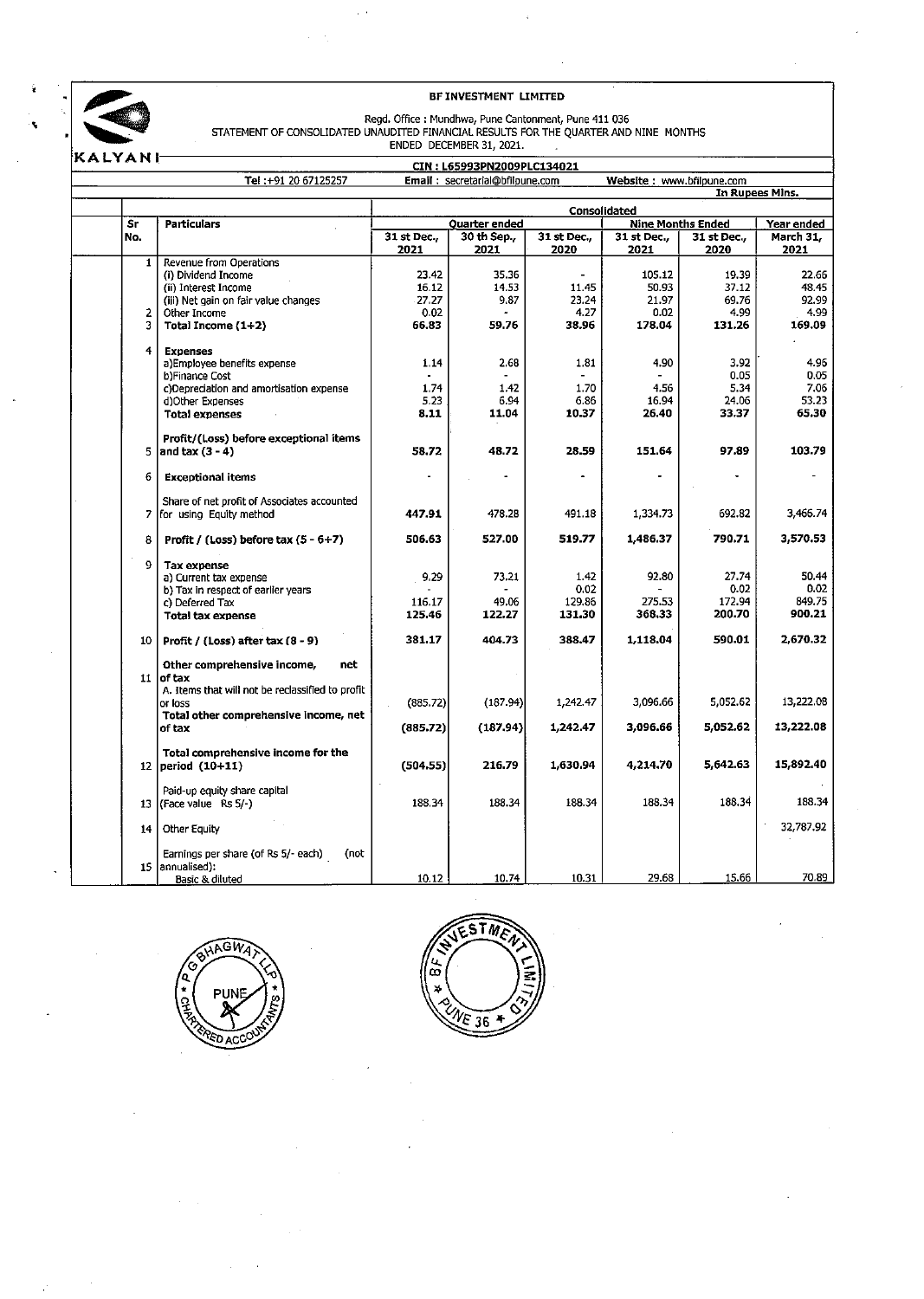1. This statement has been reviewed by the Audit Committee and approved by the Board of Directors at its meeting held on February 11th,  $2022$ 

2. This statement has been prepared in accordance with the Companies (Indian Accounting Standards) Rules, 2015 (Ind AS) prescribed under Section 133 of the Companies Act, 2013 and other recognised accounting practices and policies to the extent appllcable.

3. The financial results has been prepared in accordance with Indian Accounting Standards (Ind AS), the provisions of the Companies Act,2013 ( the Act), as applicable and guidelines issued by the Securities and Exchange Board of India (SEBI).

4. The Company is in the business of making investments in group companies, focusing on earning income through dividends, interest and gains on investment held, which is a single segment in accordance with Ind AS 108 - "Operating segment'' notified pursuant to Companies (Indian Accounting Standards) Rules, 2015 as amended.

5. The main source of income of the Company is by way of dividend on investments held by it, which is generally received/accrued in the second quarter of the year.

6. Previous quarter/year figures have been regrouped and reclassified, wherever necessary to make them comparabile with current period.

Place: Pune 11th February, 2022.



 $MEW$ 

For BF Investment Ltd. е.

B.S. Mitkari Director DIN : 03632549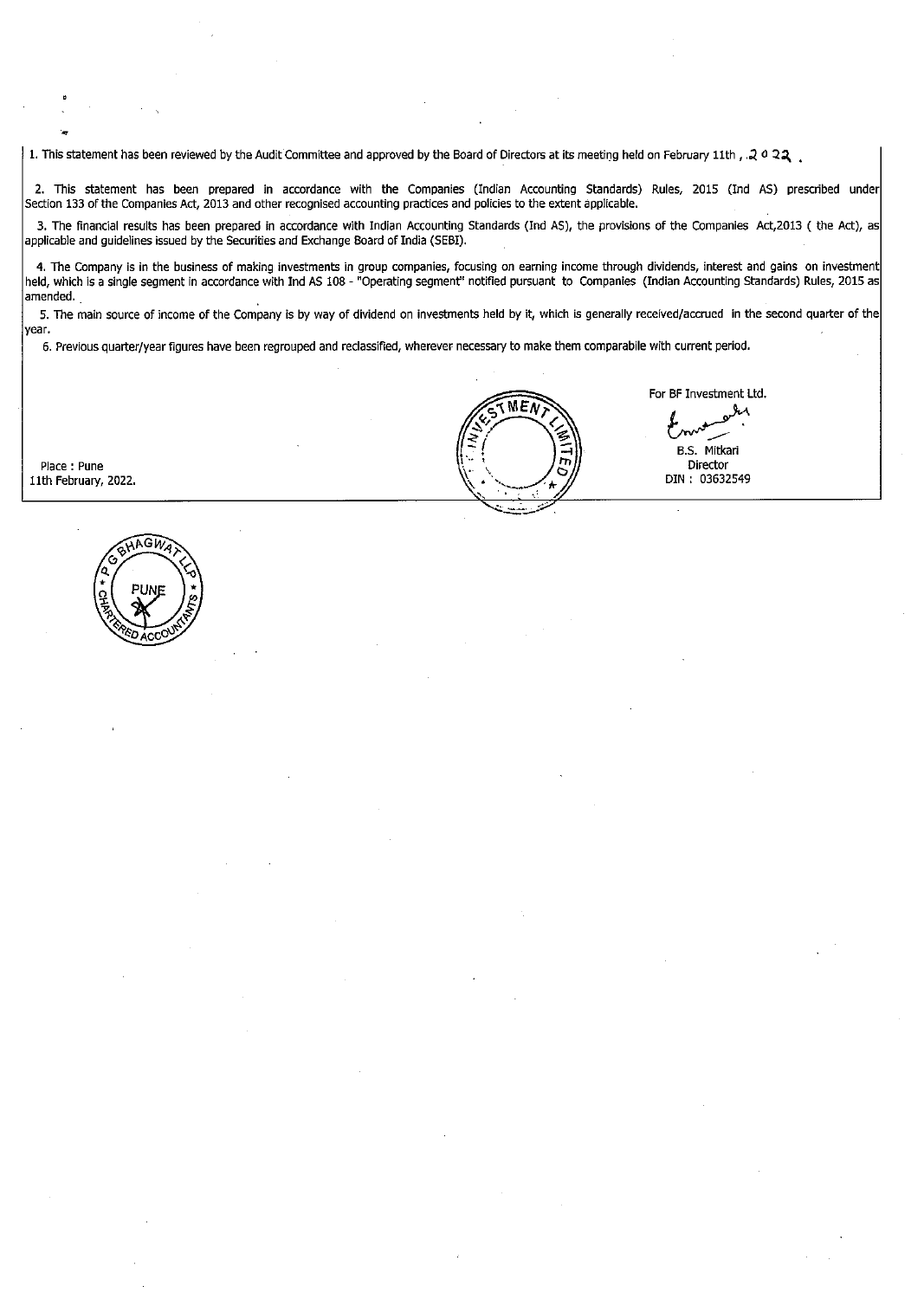**HEAD OFFICE**  Suites 102, 'Orchard' Dr. Pai Marg, Baner, Pune - 45 **Tel** (0): 020 - 27290771/1772/1773 Email: pgb@pgbhagwatca.com Web: www.pgbhagwatca.com

# **Independent Auditor's Review Report on the unaudited quarterly and nine months ended consolidated financial results of the Company Pursuant to the Regulation 33 of the SEBI (Listing Obligations and Disclosure Requirements) Regulations, 2015**

To

The Board of Directors **BF Investments Limited** 

- 1. We have reviewed the accompanying Statement of Unaudited Consolidated Financial Results of BF Investments Limited ("BFIL/the Company"), and its Associates/Joint Ventures for the quarter and nine months ended December 31, 2021 ("the Statement"), being submitted by the Company pursuant to the requirement of Regulation 33 of the SEBI (Listing Obligations and Disclosure Requirements) Regulations, 2015, as amended ("Listing Regulations").
- 2. This Statement, which is the responsibility of the Company's Management and has been approved by the Company's Board of Directors, has been prepared in accordance with the recognition and measurement principles laid down in Indian Accounting Standard 34 "Interim Financial Reporting" ("Ind AS 34"), prescribed under Section 133 of the Companies Act, 2013, and other accounting principles generally accepted in India. Our responsibility is to express a conclusion on the Statement based on our review.
- 3. We conducted our review of the Statement in accordance with the Standard on Review Engagements (SRE) 2410 "Review of Interim Financial Information Performed by the Independent Auditor of the Entity", issued by the Institute of Chartered Accountants of India. A review of interim financial information consists of making inquiries, primarily of persons responsible for financial and accounting matters, and applying analytical and other review procedures. A review is substantially less in scope than an audit conducted in accordance with Standards on Auditing and consequently does not enable us to obtain assurance that we would become aware of all significant matters that might be identified in an audit. Accordingly, we do not express an audit opinion.

**Offices at: Mumbai | Kolhapur | Belagavi | Hubballi | Dharwad | Bengaluru** 

Page 1 of 3 **Page 1 of 3 BFIL\_Consolidated Limited Review Report**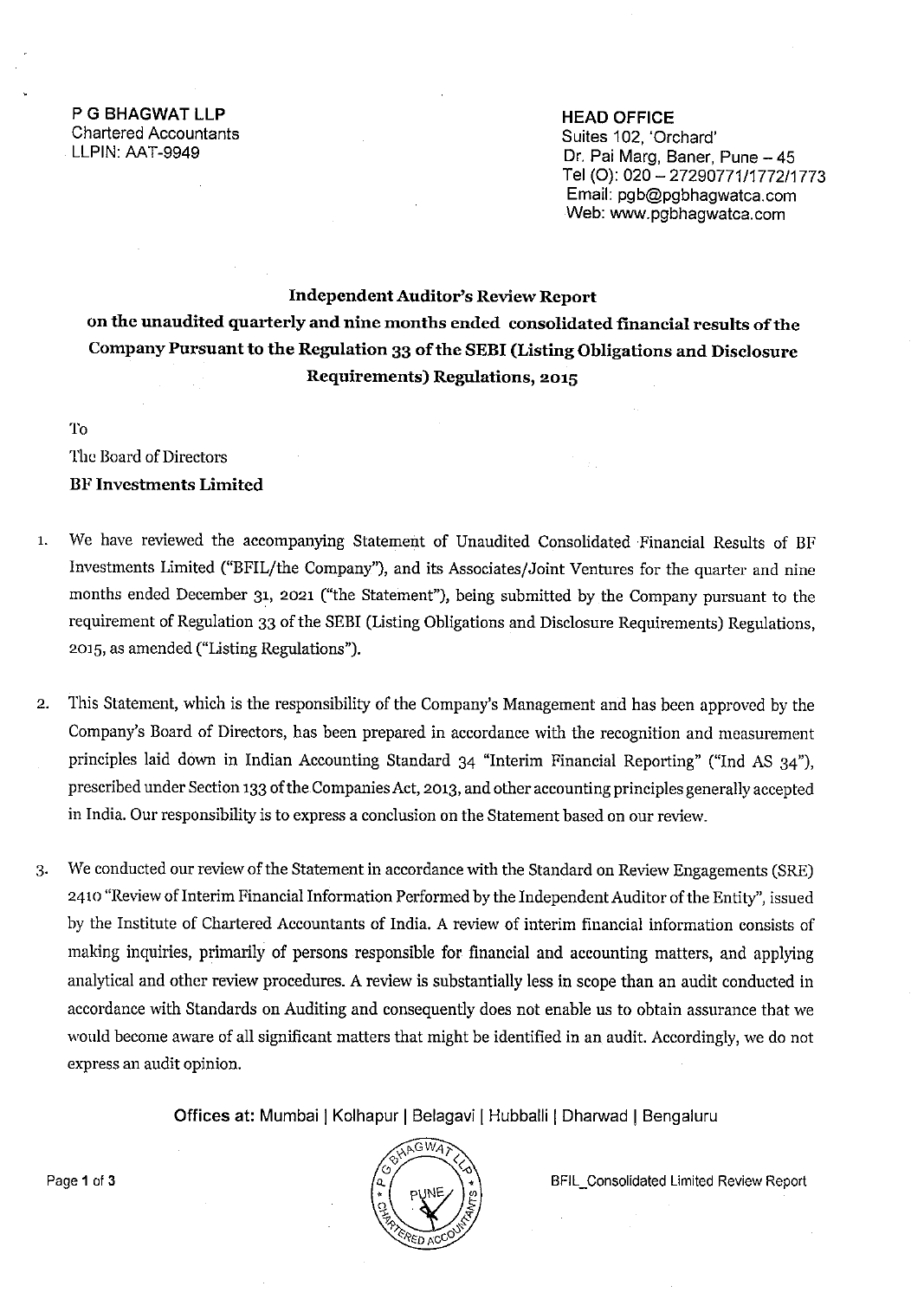We also performed procedures in accordance with the circular issued by the SEBI under Regulation 33 (8) of the SEBI (Listing Obligations and Disclosure Requirements) Regulations, 2015, as amended, to the extent applicable.

4. The Statement includes the results of the following entities:

### **A. Associates**

- i. Kalyani Steels Limited
- ii. Kalyani Financial Services Limited
- iii. KSL Holdings Private Limited
- iv. Triumphant Special Alloys Private Limited

# **B. JointVentures**

- i. Meritor HVS (India) Limited
- ii. Automotive Axles Limited
- 5. Based on our review conducted and procedures performed as stated in paragraph 3 above and based on the consideration of the review reports of the other auditors referred to in paragraph 6 below, nothing has come to our attention that causes us to believe that the accompanying Statement, prepared in accordance with the recognition and measurement principles laid down in the aforesaid Indian Accounting Standard and other accounting principles generally accepted in India, has not disclosed the information required to be disclosed in terms of Regulation 33 of the SEBI (Listing Obligations and Disclosure Requirements) Regulations, 2015, as amended, including the manner in which it is to be disclosed, or that it contains any material misstatement.

# **6. Other Matters**

i. The consolidated financial results include the Company's share (by equity method) of total comprehensive income of Rs. 282.54 million for the quarter ended December 31, 2021 and Rs. 644.17 million for the nine months ended December 31, 2021 from its three Associates and two Joint Ventures. The financial results/information of these Associate. and Joint Ventures have been reviewed by other



Page 2 of 3 **Page 2 of 3 BFIL\_Consolidated Limited Review Report**